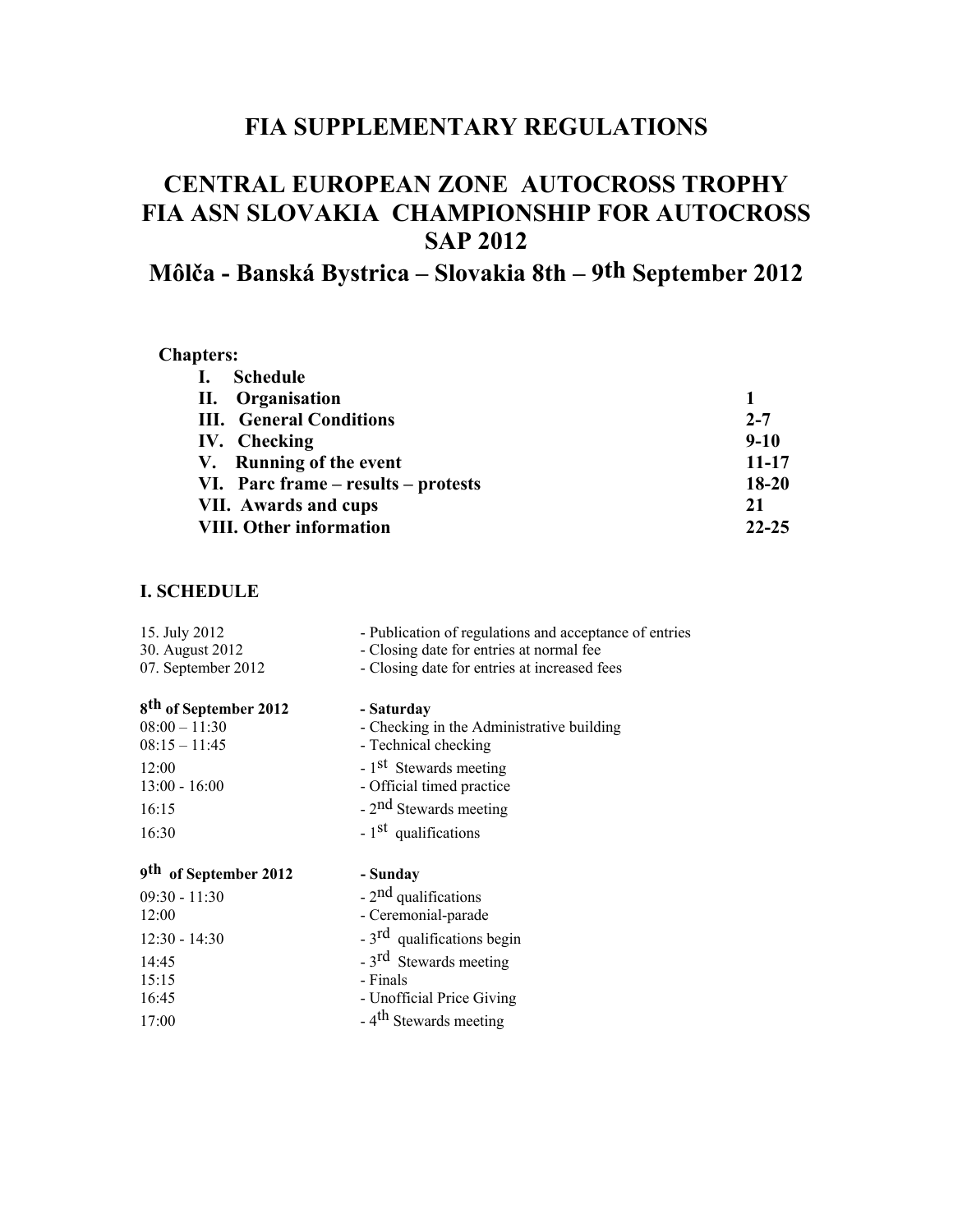#### **II. ORGANISATION**

1.1. Damix trade s.r.o., Banská Bystrica will organise events: Central European Zone Autocross Trophy, Slovak Championship for Autocross, Slovak Autocross Cup 2012. This event will run in accordance with the International Sporting Code /and its Appendices / for the Central European Zone Championship, Supplementary Regulations for Slovak Autocross Cup 2012, the Regulations for Slovak Championship for Autocross 2012, these Regulations and any other Regulations which may be issued in writing by the organisers.

1.2. Organising committee:

President: Igor Škrovina

 Members: Boris Falťan, Ing. Jozef Vačko, Róbert Černý, Ing. Rastislav Kučera, Erika Škrovinová, Nina Kováčiková, Lukáš Ondrejka, Juraj Ondrejka, Boris Poprovský, Zuzana Poprovská, Marta Škrovinová, Ján Kupec, Marta Kupcová, Viliam Bebej.

Secretariat: Damix trade s.r.o. Bernolákova 9 SK-974 05 Banská Bystrica Tel.: 00421915834533 E-Mail: [damixtrade@gmail.com](mailto:damixtrade@gmail.com)

#### 1.3. Officials

| Chairman of the Stewards: | Bohuslav Slivka<br>SK        |  |
|---------------------------|------------------------------|--|
| Stewards:                 | Viliam Bebei                 |  |
|                           | tha                          |  |
| Clerk of the course:      | Jozef Vačko                  |  |
| Secretary of the Meeting: | Ing. Rastislav Kučera        |  |
| Economist:                | Erika Škrovinová             |  |
| Chief Scrutineer:         | Ing. Ján Paulík              |  |
| Chief Timekeeper:         | Tomáš Mičinský               |  |
| Safety Officer:           | Boris Flat'an                |  |
| Chief Medical Officer:    | Rescue ambulance B. Bystrica |  |
| Drivers Liaison Officer:  | Boris Poprovský              |  |
| Paddock chief:            | Ing. Rastislav Kučera        |  |
| Track chief:              | Igor Škrovina                |  |
| Startline:                | Róbert Černý                 |  |

1.4. Official notice board

In the driver's paddock – for specification of races, executive adjustments, publication of results

#### **III. GENERAL CONDITIONS**

#### 2. Generally

- 2.1. This event will count for: :
	- The 2012 Central European Zone Autocross Trophy: Touring Autokros, Super Buggy, Buggy 1600, Junior Buggy, Touring Autokros 1600.

The 2012 Slovakia Autocross Championship: Touring Autokros, Super Buggy, Buggy 1600, Junior Buggy, Touring Autokros 1600.

The 2012 Austria Autocross Championship: Touring Autokros, Super Buggy, Buggy 1600, Junior Buggy, Touring Autokros 1600.

The 2012 Support Race for Slovakia Autocross Cup - SAP: H1,H2,H3,H4,H5,H6,H7.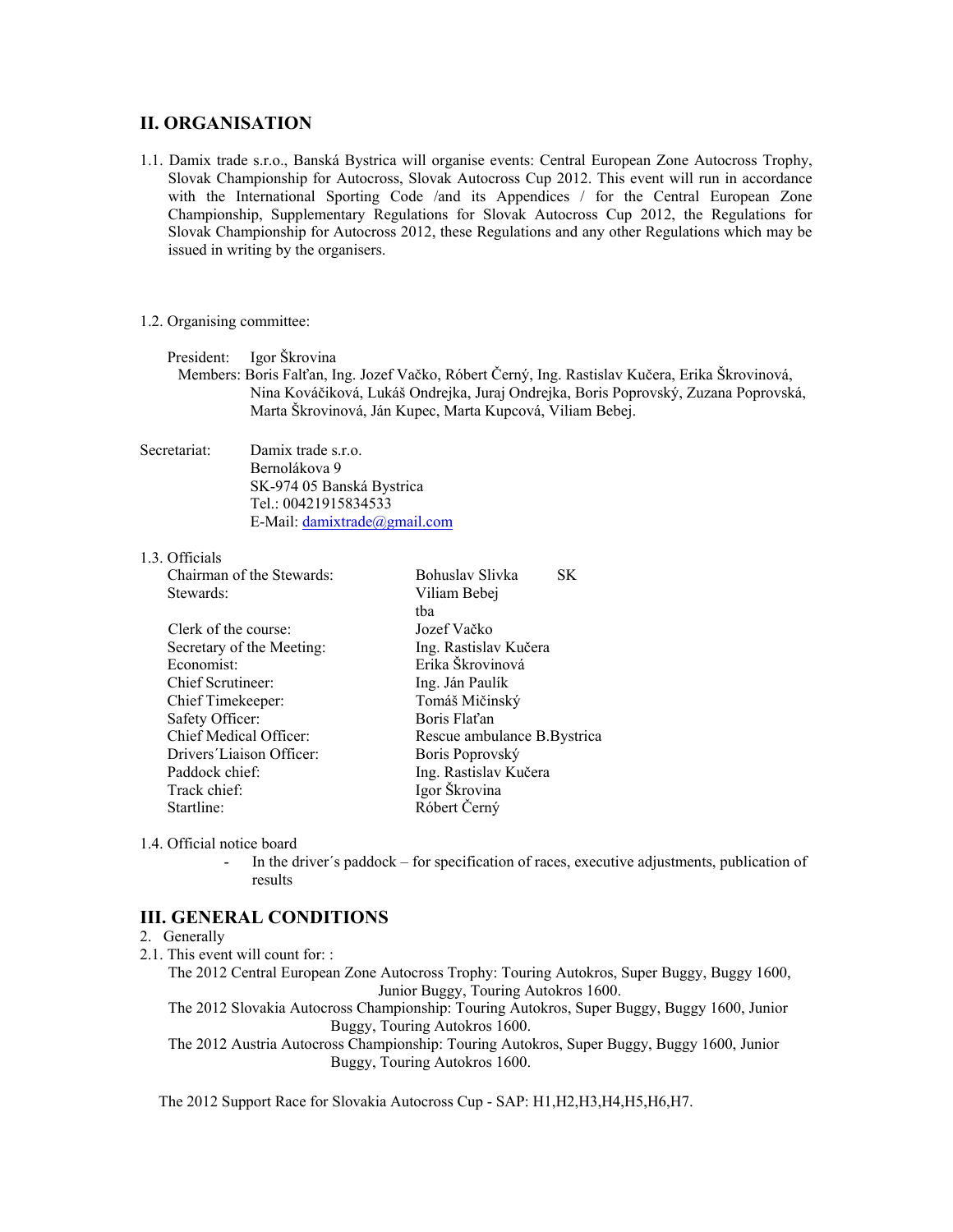3. Description of circuit

| Place:              | Môlča – Banská Bystrica - Autocross Area                               |
|---------------------|------------------------------------------------------------------------|
| Length:             | 980 m                                                                  |
| Width of the start: | 18 m                                                                   |
| Maximum width:      | 20 m                                                                   |
| Minimum width:      | 12 m                                                                   |
| Location:           | On the route from Banská Bystrica to Brezno through Šálková village to |
|                     | Môlča village.                                                         |

- 5. Entry forms Entries
- 5.1 Anybody wishing to take part in the event must send the attached entry form duly completed to the Secretariat to 30<sup>th</sup> of August 2012 (24h00): Association Damix trade, Zvolenská cesta 8/D Banská Bystrica

e-mail: [damixtrade@gmail.com](mailto:damixtrade@gmail.com) or register on web page [www.sams-asn.sk](http://www.sams-asn.sk/)

- 5.2 Participants from abroad must have their consent ASN in accordance with Article 70 of the International Sporting Code
- 6. Entry fees
- 6.1 Normal fee : 100,-  $\epsilon$ , Increased fee: 150,-  $\epsilon$ The 2012 Support Race for Slovakia Autocross Cup SAP:  $40, -\epsilon$  All the fees will be colected during the administrative checking. The additional fee for competitor who refuses to carry the organiser 's sponsor 's advertising: 120,- $\epsilon$ .
- 7. Insurance The event is written in the SAMŠ calendar and it is insured against the driver ´s responsibility toward third parties.

#### **IV. CHECKING**

- 9. Administrative checking
- 9.1 All drivers must report to administrative checking which will be held at Administrative building Secretary office on 8<sup>th</sup> September 2012 (Saturday) from 08:00 to 11:30. Drivers must submit all valid documents for 2012 year.
- 10. Scrutineering
- 10.1 Every car taking part at the event must be presented by the rider or his official representative to scrutineering which will be held on  $3<sup>rd</sup>$  September 2012 from 08:15 to 11:45
- 10.2 No cars will be allowed to start unless it complies with the current FIA safety regulations (Appendix J) in races of CEZ and MMSR.
- 10.3 Scrutineering for Support Race SAP will act in accordance with national technical regulations on the SAP 2011.

## **V. RUNNING OF THE EVENT**

- 12. There will be 2 official timed practices under following conditions: 6 cars, 5 laps from the enter of the first driver to the track. Each driver is obliged to participate in timed practice.
- 14. Qualifications The are 3 Heats of Qualifying and each will have 5 laps.

Only those drivers having totalised less than 21 points in two Heats will be allowed to the Finals.

- 15. Finals
	- Finals will be: 7 laps.
- 16. Start.
	- The start procedure begins with showing a "5seconds" board. After this, the start will be given when the green light is switched on.
- 17. The Support Race SAP are driven by sporting regulations for SAP 2011